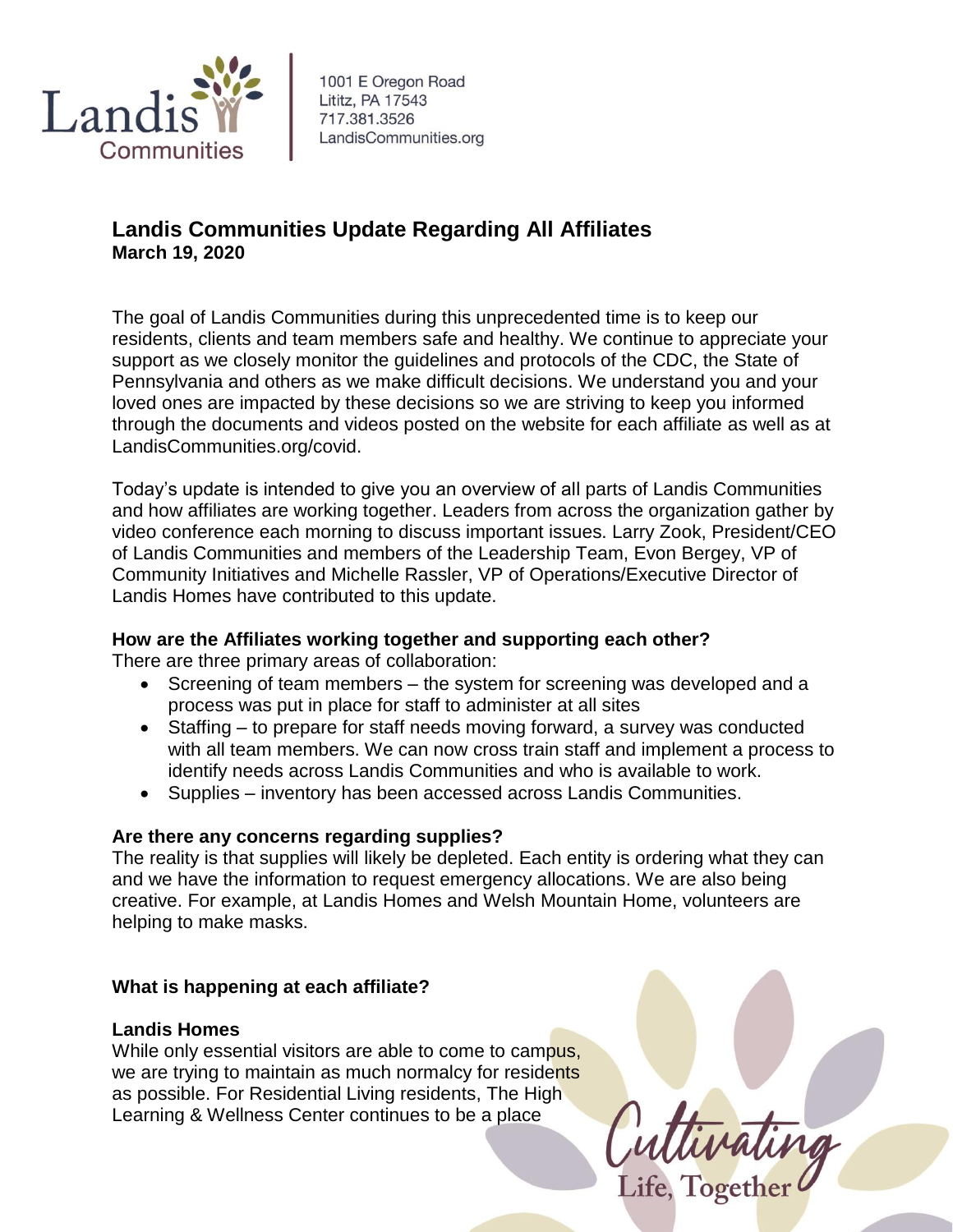where people can connect, while maintaining appropriate six feet social distance. Although we have postponed Pathways Institute classes, the fitness area and swimming pool are open to residents at this time (with additional safety measures and frequent cleaning). This supports residents in staying healthy and having quality of life at this difficult time. In Personal Care and Healthcare, we are helping residents to find new ways to connect with loved ones. Video messaging has begun and we are working on a plan for "outside the window" times like have been seen on the news or social media. We will reach out to families soon.

#### **Landis at Home**

Landis at Home has a strong workforce that is continuing to secure clients at Landis Homes and in the community. They are observing universal precautions.

## **Landis Adult Day Services**

Based on Governor Wolf's recommendation, ADS closed 3/17/2020 and will remain closed through 3/31/2020. This date will be re-evaluated as it gets closer. Team members are supporting other areas of Landis Communities.

#### **Steeple View Lofts**

Residents at Steeple View Lofts are supporting each other. Non-essential visitors are discouraged and visitors and vendors are being screened.

#### **WMH**

Several cases of influenza have been identified at Welsh Mountain Home. Universal precautions are being practiced. Supplies are an issue but they are working with Landis Communities. At Mountain View Terrace, residents are practicing social distancing and discouraging visitors.

#### **Pathways**

Classes are currently postponed until April 1. More communication will be forthcoming over the next weeks.

#### **How is the team doing?**

There are many unknowns with this virus so the team is doing all they can to prepare for what could happen. At Landis Homes and Welsh Mountain Home, through Landis at Home, and at Steeple View Lofts, team members are thinking ahead and planning. They are also carefully responding to the many questions of residents and clients. As a whole, the team is fully functioning and working at high levels. Leadership is encouraging team members to care for themselves with time off to rest and refresh.

#### **Are there messages we have heard from Board Members or Residents?**

One of our Landis Communities Board members, Dr. Dan Mast, who is a physician and also chair of the Landis Homes Board, has expressed appreciation for the way everyone has come together to prepare. Dr. Mast also shared how important social distancing is to prevent the spread of the COVID-19 virus. This is essential for the health and well-being of all who are part of Landis Communities.